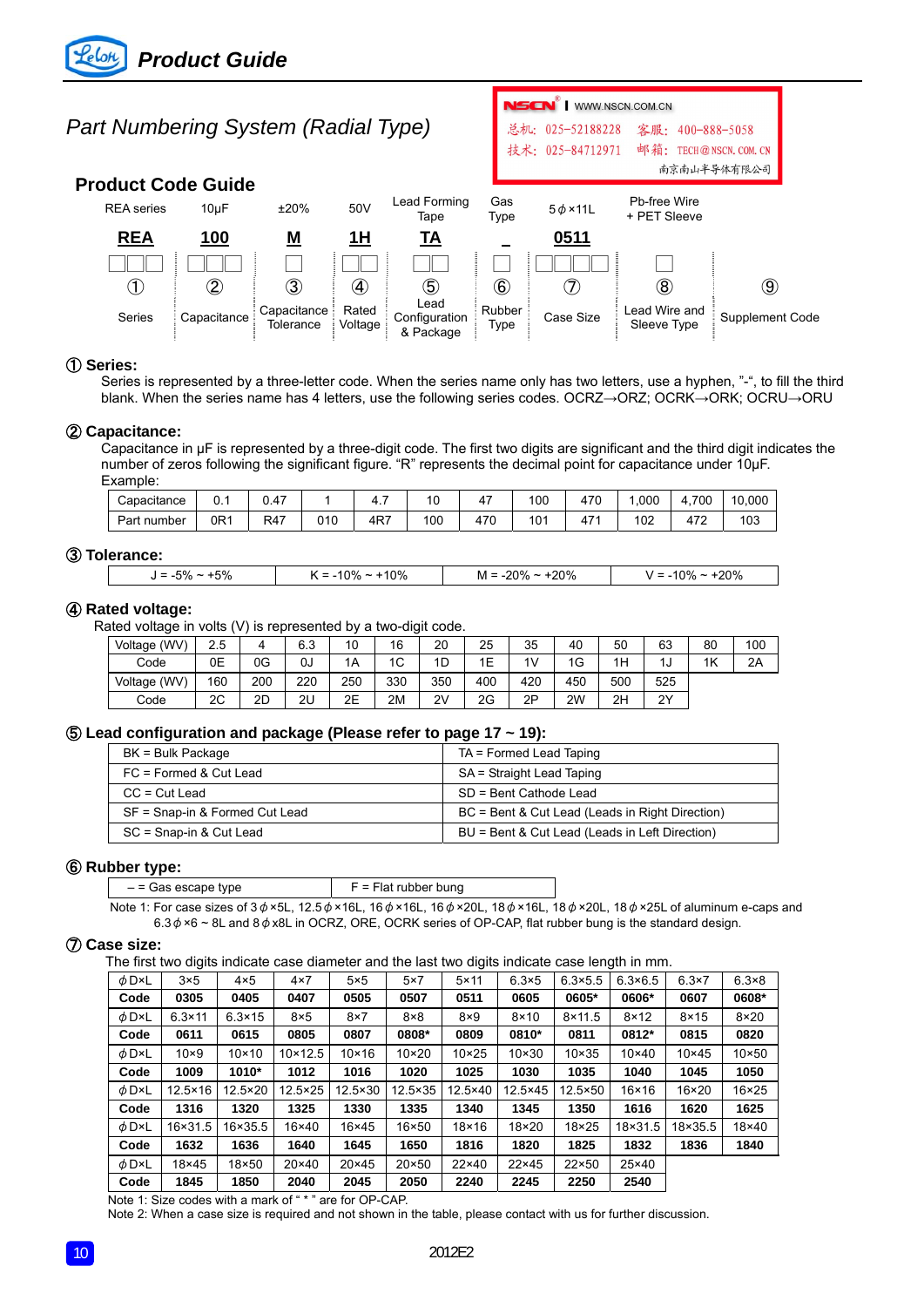

# *Part Numbering System*

NSCN<sup>®</sup> | WWW.NSCN.COM.CN

总机: 025-52188228 客服: 400-888-5058 技术: 025-84712971 邮箱: TECH@NSCN. COM. CN 南京南山半导体有限公司

## ⑧ **Lead wire and sleeve type:**

| None = Standard design<br>Pb-free wire + PET sleeve (aluminum e-cap)<br>Pb-free wire + Coating case (OP-CAP) | $T =$ Sn-Pb wire + PET sleeve                                |
|--------------------------------------------------------------------------------------------------------------|--------------------------------------------------------------|
| B = Sn-Bi wire + PET sleeve                                                                                  | $G = Pb$ -free wire + Black PET sleeve (for RGA series only) |
| $K/L =$ Automotive control code                                                                              |                                                              |

\* When a supplement code following a blank digit code of lead wire and sleeve type (standard design), use a hyphen, " - ", to fill the blank digit.

\* When automotive control code is required, please contact with us for further discussion.

## ⑨ **Supplement code (Optional):**

For special control purposes.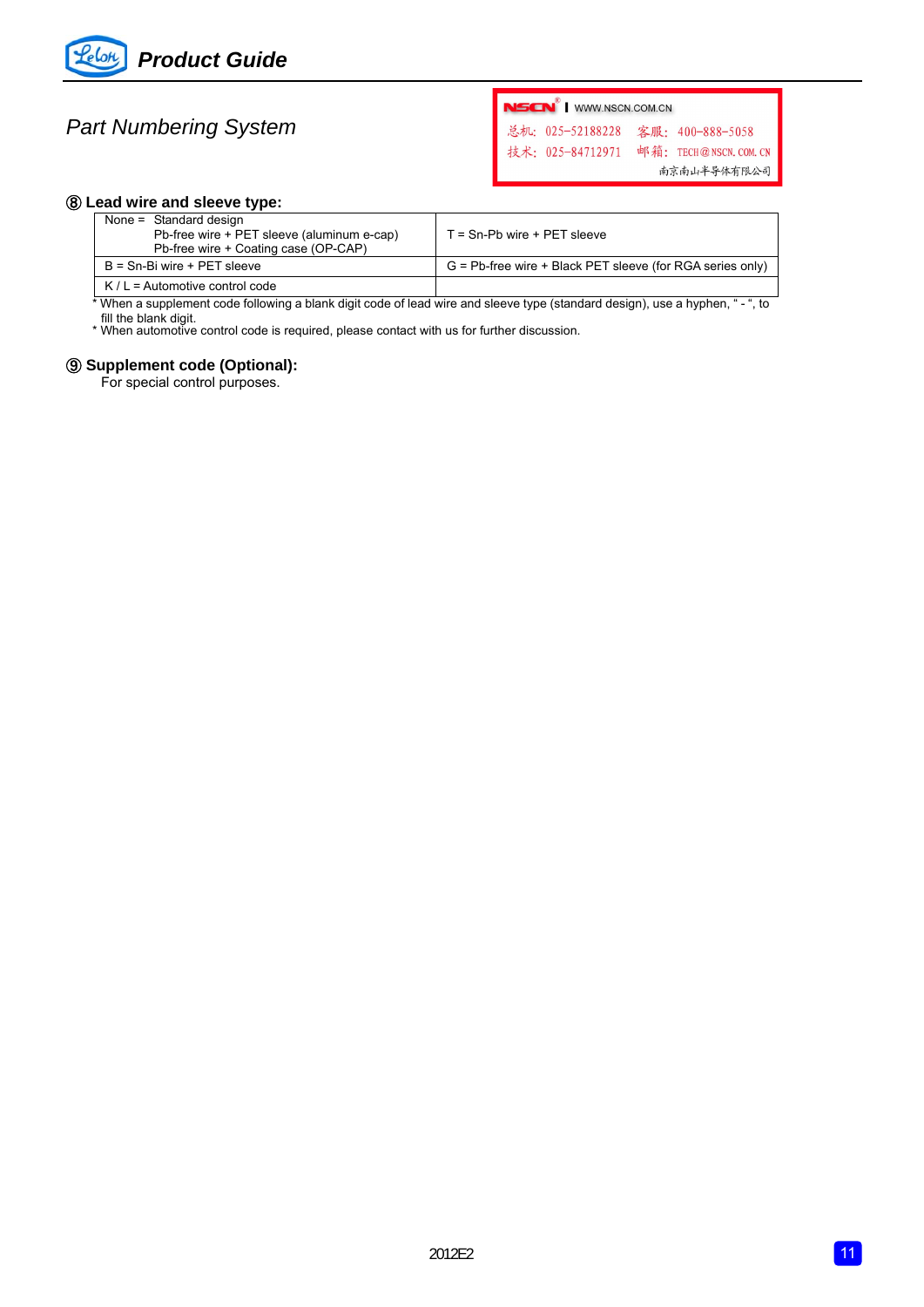# *Part Numbering System (SMD Type)*

# **Product code guide**



# ① **Series:**

Series is represented by a three-letter code. When the series name only has two letters, use a hyphen, "-", to fill the third blank. When the series name has 4 letters, use the following series codes. OCVZ→OVZ; OCVU→OVU

### ② **~** ④**:** Please refer to **Part Numbering System (Radial Type)**

#### ⑤ **Package:**

| <b>TR</b> | Reel package with reel diameter 380 mm           |
|-----------|--------------------------------------------------|
| TM I      | Reel package with reel diameter 450 mm           |
|           | Tray package for case diameter $12.5 \sim 18$ mm |

#### ⑥ **Terminal:**

| $\overline{\phantom{a}}$ | No dummy terminal                        |
|--------------------------|------------------------------------------|
|                          | For automotive application (10G)         |
| G                        | For super high G shock application (50G) |

### ⑦ **Case size:**

The first two digits indicate case diameter and the last two digits indicate case length in mm.

| φD×L       | $3\times5.3$     | $4\times4.5$       | $4\times5.3$     | $4 \times 5.7$   | $5\times4.5$     | $5\times5.3$  | $5\times5.7$  | $5\times5.9$  | $6.3 \times 4.5$ | $6.3 \times 5.3$  |
|------------|------------------|--------------------|------------------|------------------|------------------|---------------|---------------|---------------|------------------|-------------------|
| Code       | 0305             | 0404               | 0405             | 0406             | 0504             | 0505          | 0506          | 0506*         | 0604             | 0605              |
| φD×L       | $6.3 \times 5.7$ | $6.3 \times 5.9$   | $6.3 \times 7.0$ | $6.3 \times 7.7$ | $8\times6.5$     | $8\times 6.7$ | $8 \times 10$ | $8 \times 12$ | $10 \times 7.7$  | $10\times10(9.9)$ |
| Code       | 0606             | 0606*              | 0607*            | 0607<br>0608*    | 0806             | 0807*         | 0810          | 0812*         | 1008             | 1010              |
| $\phi$ D×L | $10 \times 12.7$ | $12.5 \times 13.5$ | $12.5 \times 16$ | $16 \times 16.5$ | $16 \times 21.5$ | 18×16.5       | 18×21.5       |               |                  |                   |
| Code       | 1013*            | 1313               | 1316             | 1616             | 1621             | 1816          | 1821          |               |                  |                   |

Note 1: Size codes with a mark of " \* " are used for OP-CAP only.

Note 2: When a case size is required and not shown in the table, please contact with us for further discussion.

### ⑧ **Lead wire and case coating type:**

| None = Pb free wire + PET coated case (Standard design) | E = Sn-Bi wire + PET coated case                                                                                            |                |
|---------------------------------------------------------|-----------------------------------------------------------------------------------------------------------------------------|----------------|
| B = Sn-Bi wire + coating case                           | $K/L =$ Automotive control code                                                                                             |                |
|                                                         | * When a supplement code following a blank digit code of lead wire and case coating type (standard design), use a hyphen, " | " - ", to fill |

the blank digit.

\* When automotive control code is required, please contact with us for further discussion.

## ⑨ **Supplement code (Optional):**

For special control purpose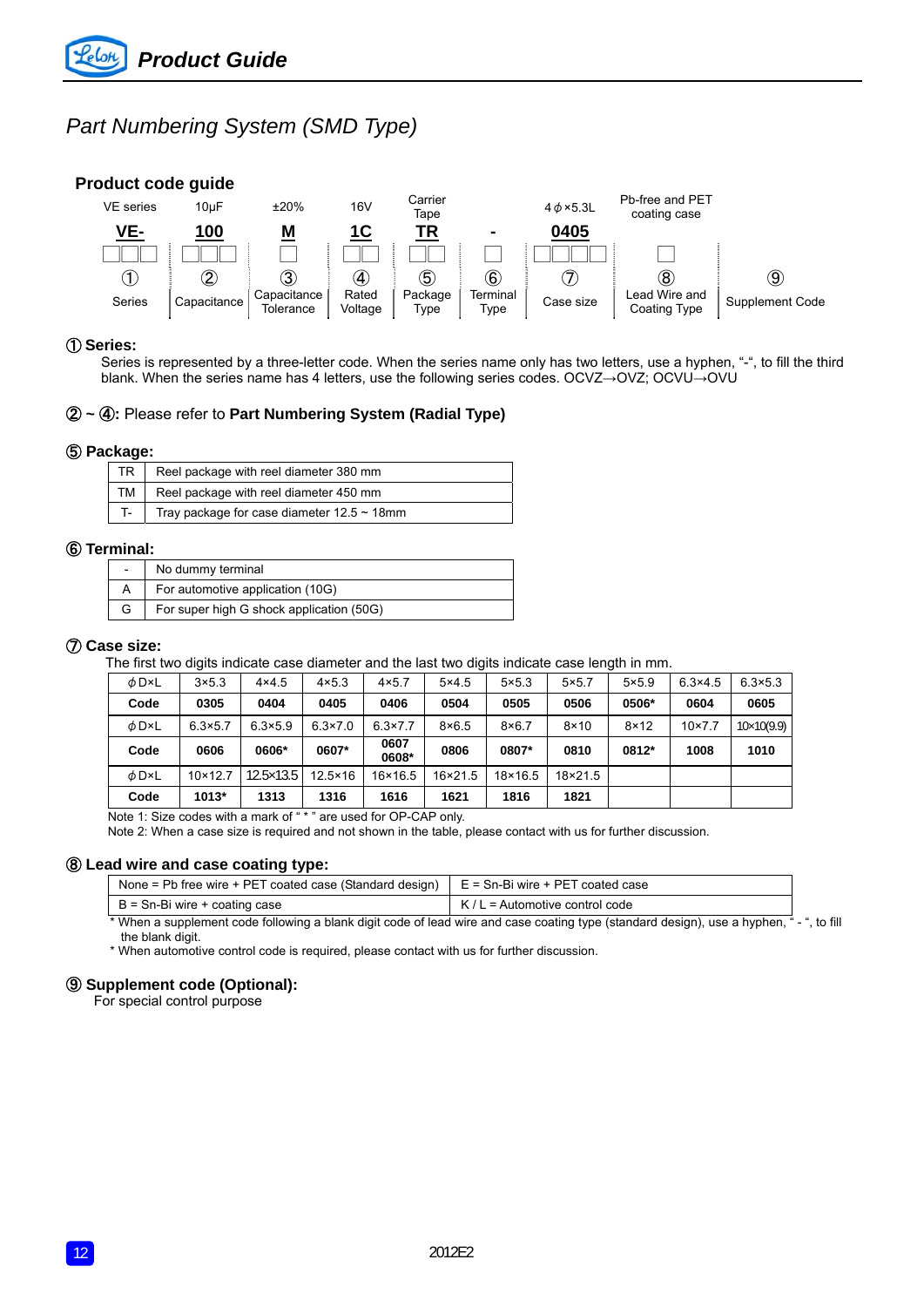# *Part Numbering System (Snap-in Type)*

# **Product Code Guide**



## ① **~** ④**:** Please Refer to **Part Numbering System (Radial Type)**

### ⑤ **Terminal type (Refer to page 20):**

| Terminal type(pins) | 2 (Standard) |                   |          |   | Vibration-<br>resistant |           | Horizontal<br>Mountina |  |
|---------------------|--------------|-------------------|----------|---|-------------------------|-----------|------------------------|--|
| Terminal code       | $- -$        | $\sim$<br>∽<br>__ | n n<br>ິ | ື | ÷                       | ۱۱٥<br>74 | $\sim$<br>ےت<br>$\sim$ |  |

#### ⑥ **Terminal length:**

| Terminal length(mm) |  |
|---------------------|--|
| Terminal code       |  |

### ⑦ **Case Size:**

The first two digits indicate case diameter in mm. The last two digits indicate case length in mm.

| $\phi$ D×L | $20 \times 25$ | $20 \times 30$  | $20 \times 35$ | $20 \times 40$ | $20 \times 45$ | 20×50          | $22 \times 25$ | 22×30          | $22 \times 35$ | $22\times 40$   | 22×45        |
|------------|----------------|-----------------|----------------|----------------|----------------|----------------|----------------|----------------|----------------|-----------------|--------------|
| Code       | 2025           | 2030            | 2035           | 2040           | 2045           | 2050           | 2225           | 2230           | 2235           | 2240            | 2245         |
| φD×L       | 22×50          | 25×25           | 25×30          | 25×35          | 25×40          | 25×45          | 25×50          | $30 \times 25$ | $30 \times 30$ | $30 \times 35$  | $30\times40$ |
| Code       | 2250           | 2525            | 2530           | 2535           | 2540           | 2545           | 2550           | 3025           | 3030           | 3035            | 3040         |
| $\phi$ D×L | $30 \times 45$ | $30\times50$    | $35 \times 25$ | $35 \times 30$ | $35 \times 35$ | $35 \times 40$ | $35\times45$   | $35 \times 50$ | $35\times60$   | $35 \times 70$  | 35×80        |
| Code       | 3045           | 3050            | 3525           | 3530           | 3535           | 3540           | 3545           | 3550           | 3560           | 3570            | 3580         |
| $\phi$ D×L | 35×90          | $35 \times 100$ | $40\times40$   | $40\times45$   | $40\times50$   | $40\times60$   | $40\times70$   | 40×80          | $40 \times 90$ | $40 \times 100$ |              |
| Code       | 3590           | 35A0            | 4040           | 4045           | 4050           | 4060           | 4070           | 4080           | 4090           | 40A0            |              |

Note: When a case size is required and not shown in the table, please contact with us for further discussion.

### ⑧ **Terminal and sleeve type**

None = Pb free terminal + PET sleeve (Standard design)

N = Pb free terminal + PET sleeve + No bottom insulation

L = Pb free terminal + PET sleeve + No bottom insulation +Rilled

When a supplement code following a blank digit code of terminal and sleeve type (standard design), use a hyphen, "-", to fill the blank digit.

\* When the bottom insulation plate is not required or a rilled construction is necessary, please consult Lelon.

#### ⑨ **Supplement code (Optional):**

For special control purposes